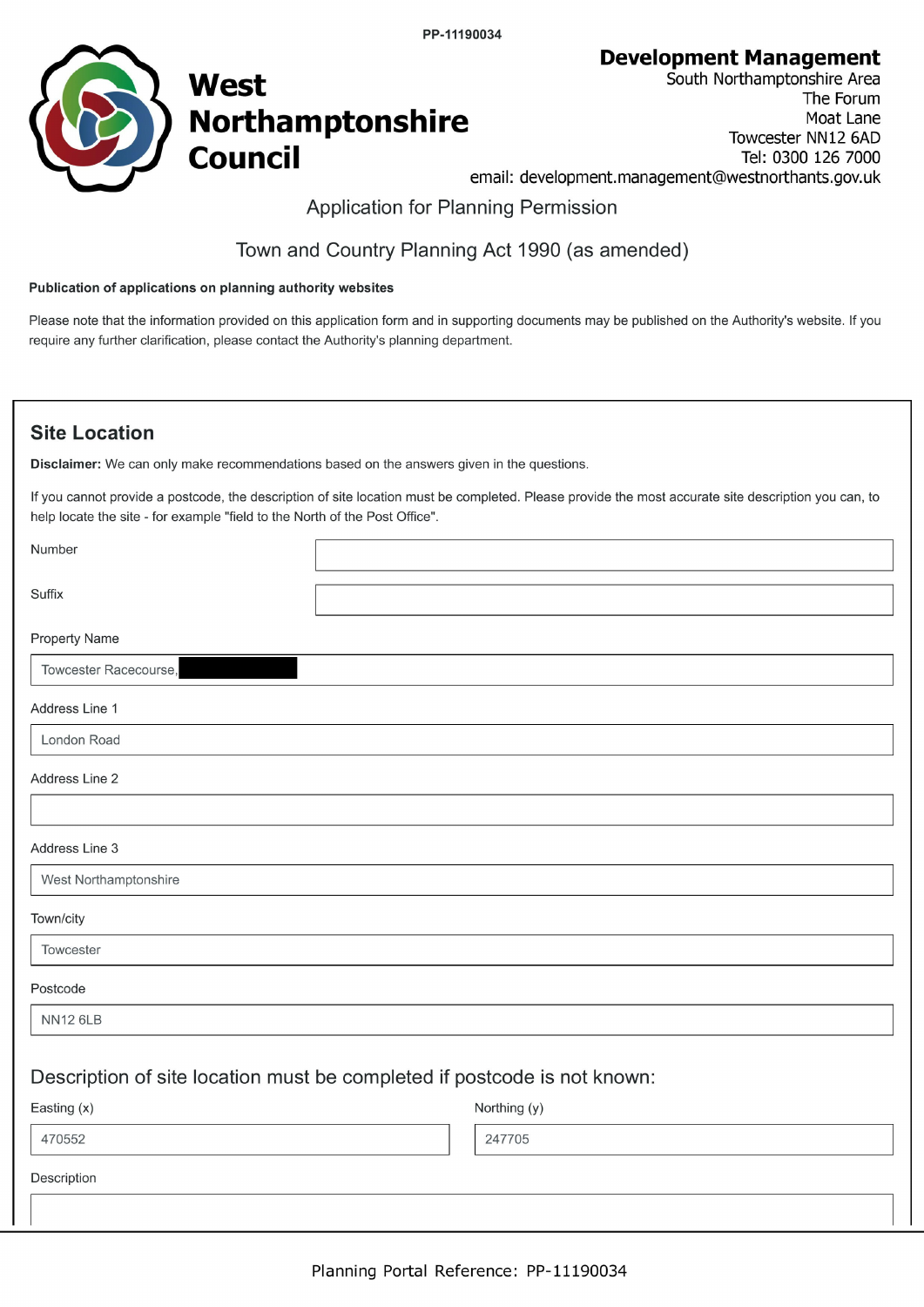# **Applicant Details**

# Name/Company

Title

# Mr

First name

F

#### Surname

HESKETH

#### Company Name

Fermor Land LLP

# Address

Address line 1

Towcester Racecourse

#### Address line 2

London Road

#### Address line 3

West Northamptonshire

#### Town/City

**Towcester** 

**Country** 

Postcode

NN12 6LB

Are you an agent acting on behalf of the applicant?

Yes

 $ONo$ 

# Contact Details

Primary number

\*\*\*\*\*\* REDACTED \*\*\*\*\*\*

Secondary number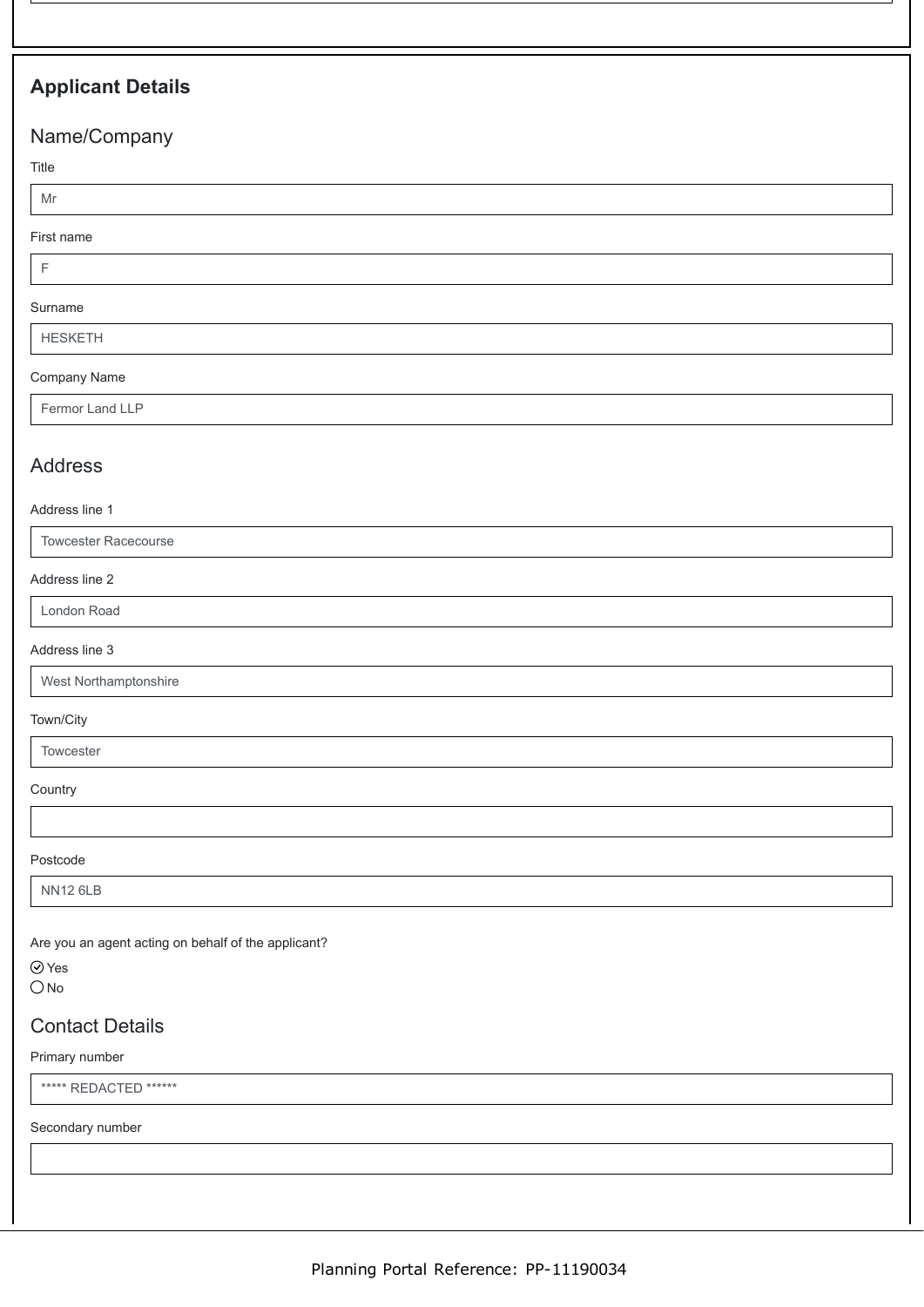Fax number

#### Email address

\*\*\*\*\* REDACTED \*\*\*\*\*\*

# **Agent Details**

# Name/Company

Title

Mrs

#### First name

Aida

Surname

McManus

#### Company Name

AM Planning Consultants Limited

# Address

#### Address line 1

222 Branston Road

#### Address line 2

#### Address line 3

Town/City

BURTON UPON TRENT

#### **Country**

#### United Kingdom

#### Postcode

DE14 3BT

# Contact Details

#### Primary number

\*\*\*\*\* REDACTED \*\*\*\*\*\*

Secondary number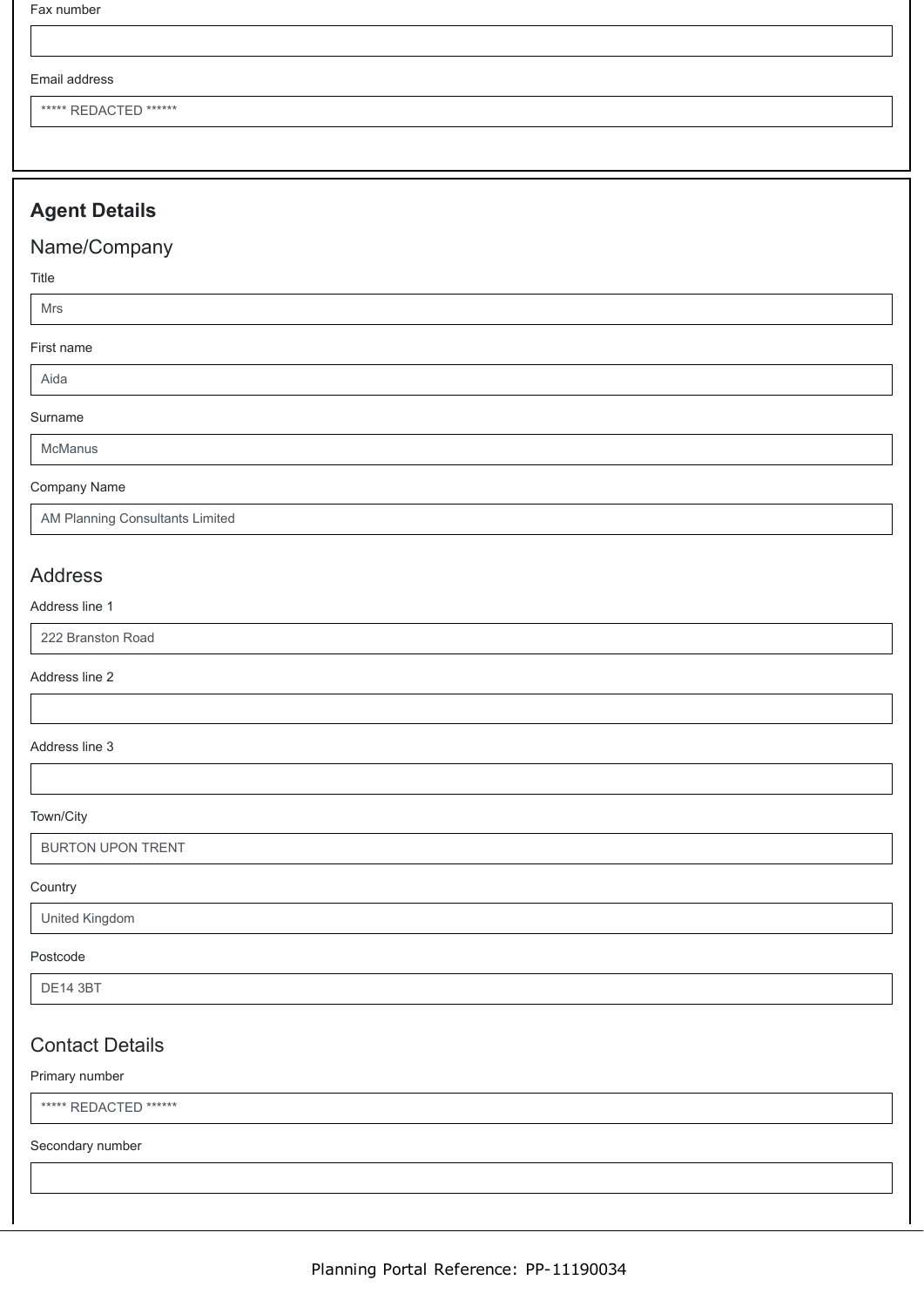Fax number

#### Email address

\*\*\*\*\*\* REDACTED \*\*\*\*\*\*

#### **Site Area**

What is the measurement of the site area? (numeric characters only).

761712.00

Unit

Sq. metres

# **Description of the Proposal**

Please note in regard to:

- **Fire Statements** From 1 August 2021, planning applications for buildings of over 18 metres (or 7 stories) tall containing more than one [dwelling will require a 'Fire Statement' for the application to be considered valid. There are some exemptions. View government planning](https://www.gov.uk/guidance/fire-safety-and-high-rise-residential-buildings-from-1-august-2021) guidance on fire statements or [access the fire statement template and guidance.](https://www.gov.uk/government/publications/planning-application-forms-templates-for-local-planning-authorities#attachment_5328788)
- **Permission In Principle** If you are applying for Technical Details Consent on a site that has been granted Permission In Principle, please include the relevant details in the description below.
- **Public Service Infrastructure** From 1 August 2021, applications for certain public service infrastructure developments will be eligible for faster determination timeframes. See help for further details or [view government planning guidance on determination periods](https://www.gov.uk/guidance/determining-a-planning-application#what-are-the-time-periods-for-determining-a-planning-application).

#### **Description**

Please describe details of the proposed development or works including any change of use

RETENTION OF CHANGE OF USE OF STABLES TO MIXED USE STABLES AND KENNELS

Has the work or change of use already started?

Yes

 $\bigcap$  No

If yes, please state the date when the work or change of use started (date must be pre-application submission)

#### 01/01/2021

Has the work or change of use been completed?

Yes

 $\bigcirc$  No

If Yes, please state the date when the work or change of use was completed (date must be pre-application submission)

01/01/2021

### **Existing Use**

Please describe the current use of the site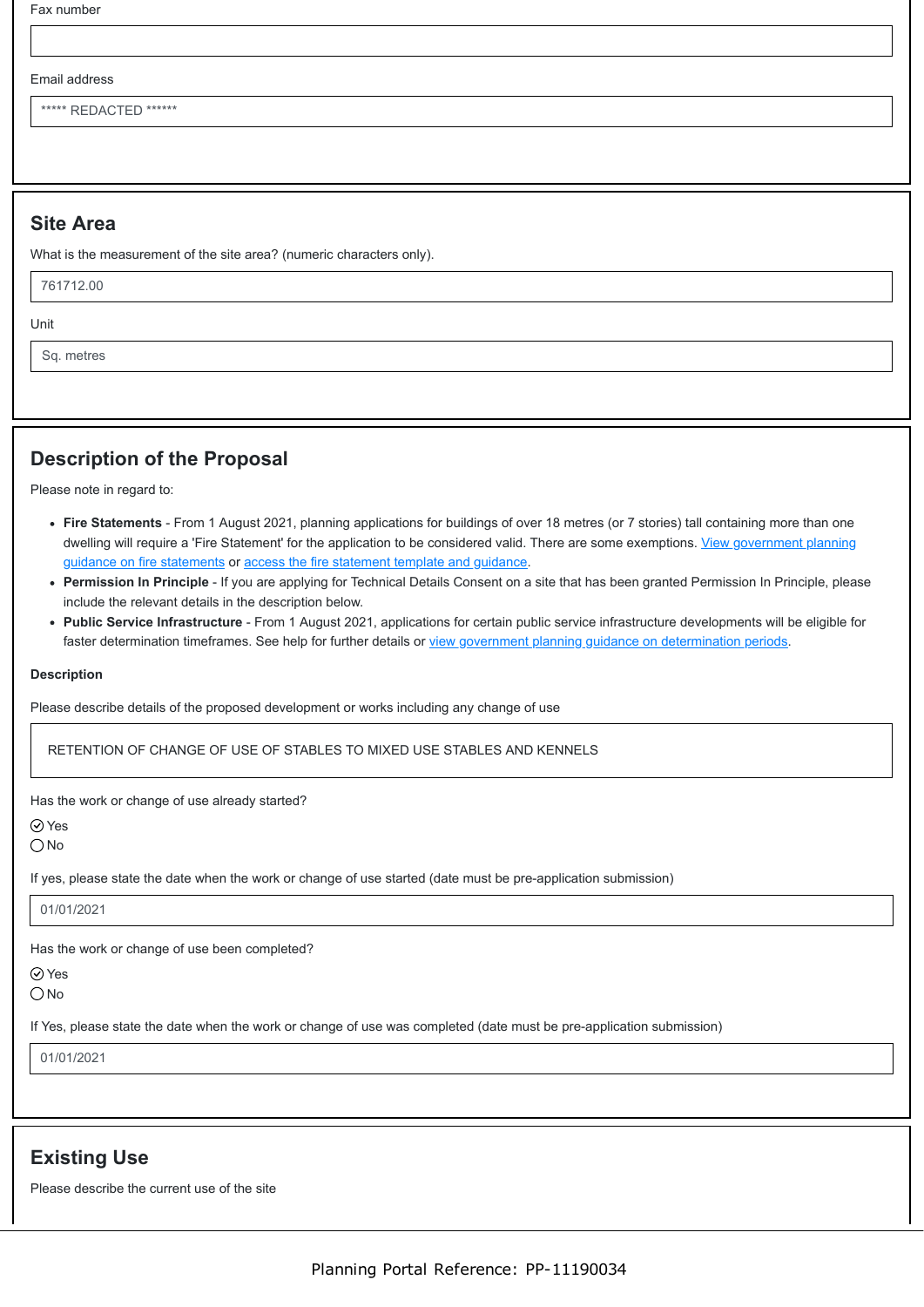| STABLES AND KENNELS                                                                                                                               |
|---------------------------------------------------------------------------------------------------------------------------------------------------|
| Is the site currently vacant?<br>$\bigcirc$ Yes<br>$\odot$ No                                                                                     |
| Does the proposal involve any of the following? If Yes, you will need to submit an appropriate contamination assessment with your<br>application. |
| Land which is known to be contaminated<br>$\bigcirc$ Yes<br>$\odot$ No                                                                            |
| Land where contamination is suspected for all or part of the site<br>$\bigcirc$ Yes<br>$\odot$ No                                                 |
| A proposed use that would be particularly vulnerable to the presence of contamination<br>$\bigcirc$ Yes<br>$\odot$ No                             |

#### **Materials**

Does the proposed development require any materials to be used externally?

| ,                       | Y    |
|-------------------------|------|
| $\widehat{\mathcal{C}}$ | 7) N |

| Pedestrian and Vehicle Access, Roads and Rights of Way                                                                    |
|---------------------------------------------------------------------------------------------------------------------------|
| Is a new or altered vehicular access proposed to or from the public highway?<br>$\bigcirc$ Yes<br>$\odot$ No              |
| Is a new or altered pedestrian access proposed to or from the public highway?<br>$\bigcirc$ Yes<br>$\odot$ No             |
| Are there any new public roads to be provided within the site?<br>$\bigcirc$ Yes<br>$\odot$ No                            |
| Are there any new public rights of way to be provided within or adjacent to the site?<br>$\bigcirc$ Yes<br>$\odot$ No     |
| Do the proposals require any diversions/extinguishments and/or creation of rights of way?<br>$\bigcirc$ Yes<br>$\odot$ No |
|                                                                                                                           |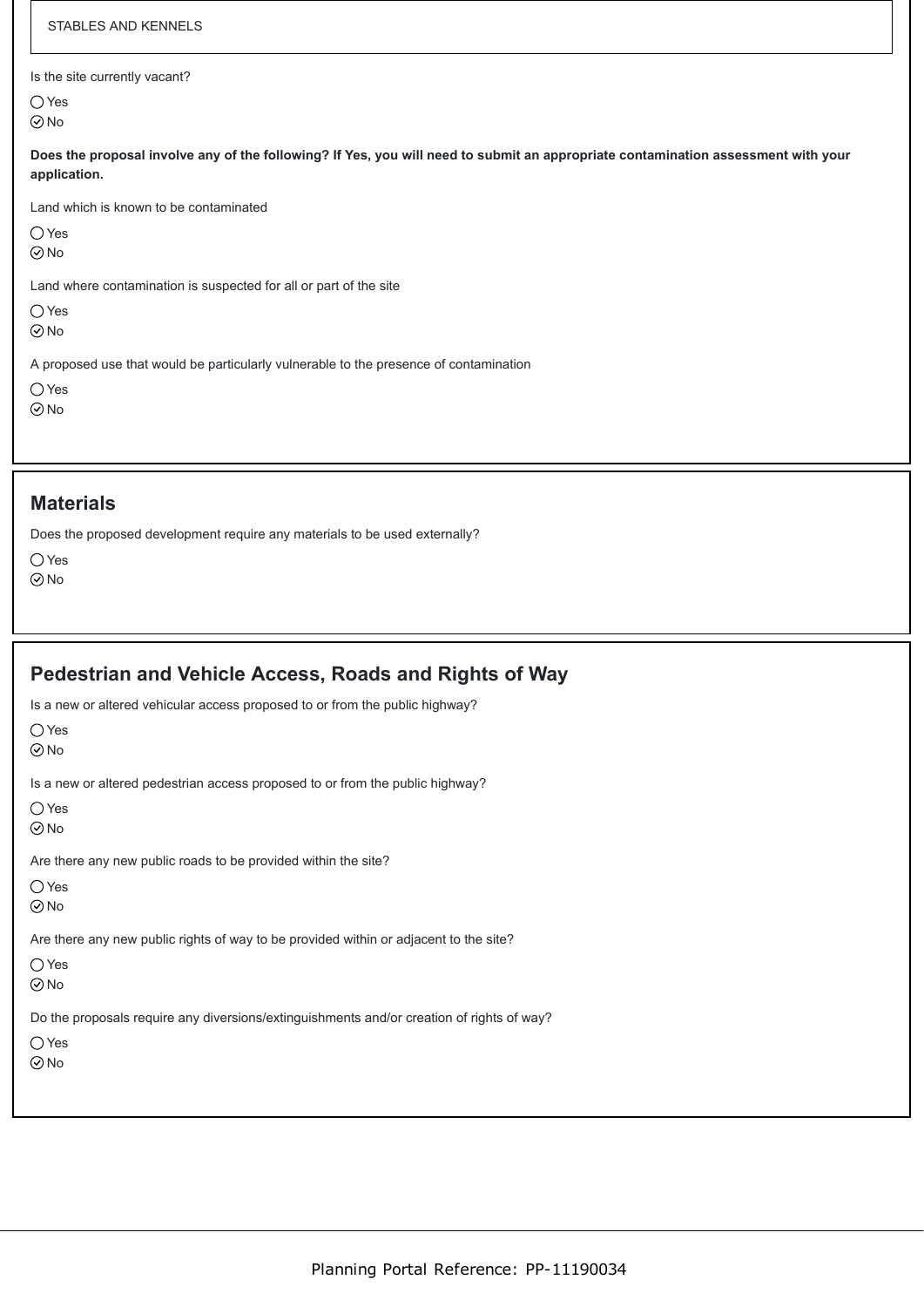# **Vehicle Parking**

Does the site have any existing vehicle/cycle parking spaces or will the proposed development add/remove any parking spaces?

 $\bigcap$  Yes No

# **Trees and Hedges**

Are there trees or hedges on the proposed development site?

 $\bigcap$  Yes **⊘No** 

And/or: Are there trees or hedges on land adjacent to the proposed development site that could influence the development or might be important as part of the local landscape character?

○Yes

 $\odot$ No

**If Yes to either or both of the above, you may need to provide a full tree survey, at the discretion of the local planning authority. If a tree survey is required, this and the accompanying plan should be submitted alongside the application. The local planning authority should make clear on its website what the survey should contain, in accordance with the current 'BS5837: Trees in relation to design, demolition and construction - Recommendations'.**

# **Assessment of Flood Risk**

Is the site within an area at risk of flooding? (Check the location on the Government's [Flood map for planning](https://flood-map-for-planning.service.gov.uk/). You should also refer to national [standing advice](https://www.gov.uk/guidance/flood-risk-assessment-standing-advice) and your local planning authority requirements for information as necessary.)

 $\bigcap$  Yes

 $\odot$ No

Is your proposal within 20 metres of a watercourse (e.g. river, stream or beck)?

○Yes

**⊘No** 

Will the proposal increase the flood risk elsewhere?

 $\bigcirc$  Yes  $\odot$ No

How will surface water be disposed of?

□ Sustainable drainage system

- □Existing water course
- **√**Soakaway

**□**Main sewer

□ Pond/lake

### **Biodiversity and Geological Conservation**

**Is there a reasonable likelihood of the following being affected adversely or conserved and enhanced within the application site, or on land adjacent to or near the application site?**

**To assist in answering this question correctly, please refer to the help text which provides guidance on determining if any important biodiversity or geological conservation features may be present or nearby; and whether they are likely to be affected by the proposals.**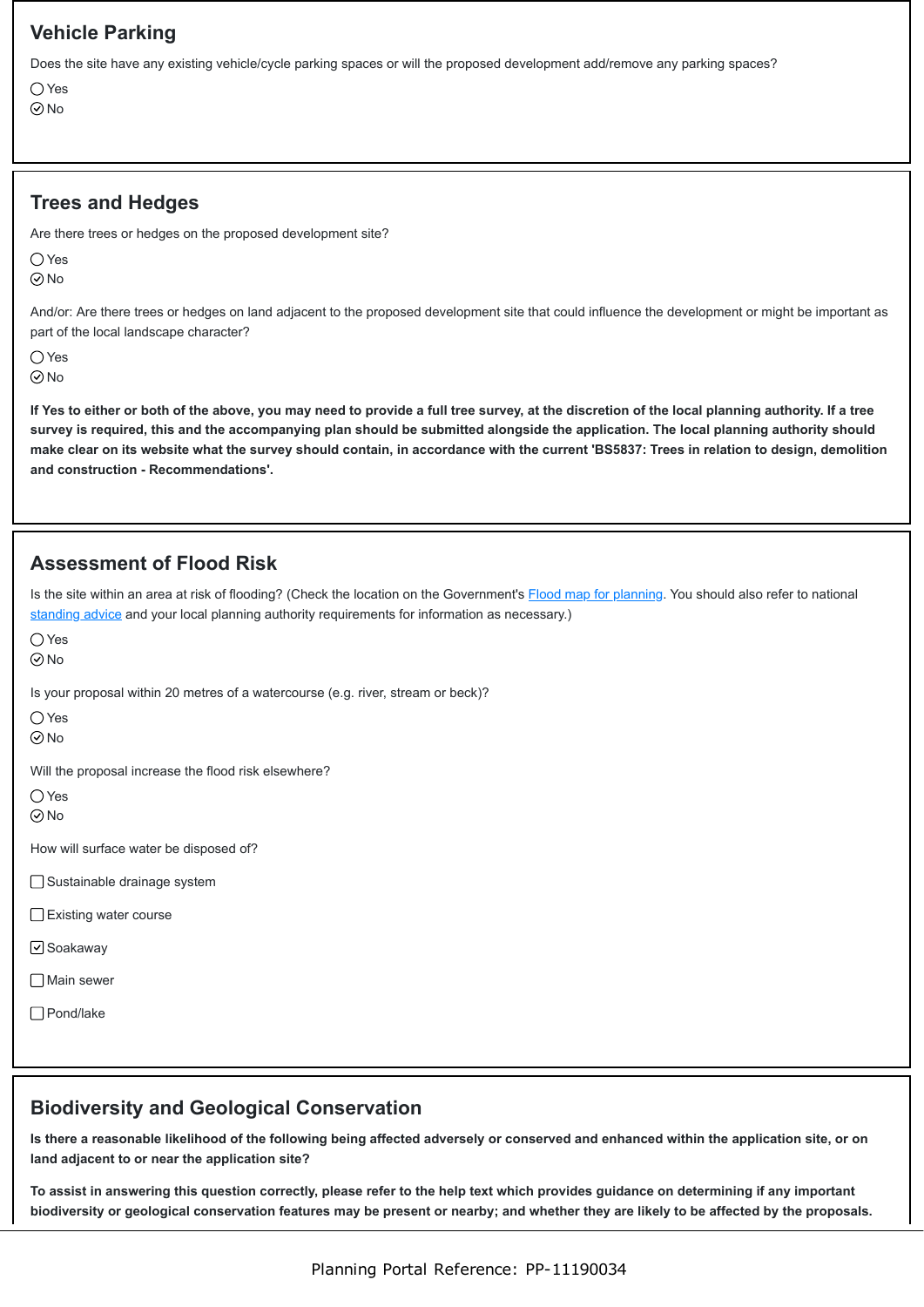a) Protected and priority species

 $\bigcirc$  Yes, on the development site

 $\bigcirc$  Yes, on land adjacent to or near the proposed development  $\odot$ No

b) Designated sites, important habitats or other biodiversity features

- $\bigcirc$  Yes, on the development site
- Yes, on land adjacent to or near the proposed development
- $\odot$ No

c) Features of geological conservation importance

- $\bigcirc$  Yes, on the development site
- Yes, on land adjacent to or near the proposed development
- $\odot$ No

#### **Supporting information requirements**

Where a development proposal is likely to affect features of biodiversity or geological conservation interest, you will need to submit, with the application, sufficient information and assessments to allow the local planning authority to determine the proposal.

Failure to submit all information required will result in your application being deemed invalid. It will not be considered valid until all information required by the local planning authority has been submitted.

Your local planning authority will be able to advise on the content of any assessments that may be required.

### **Foul Sewage**

Please state how foul sewage is to be disposed of:

- Mains sewer
- □ Septic tank
- □ Package treatment plant
- □ Cess pit
- $\Box$  Other
- Unknown

Are you proposing to connect to the existing drainage system?

- $\bigcap$  Yes
- **⊘**No
- Unknown

### **Waste Storage and Collection**

Do the plans incorporate areas to store and aid the collection of waste?

```
\bigcirc Yes
```
 $\odot$ No

Have arrangements been made for the separate storage and collection of recyclable waste?

```
\bigcap Yes
\odot No
```
### **Trade Effluent**

Does the proposal involve the need to dispose of trade effluents or trade waste?

Yes

No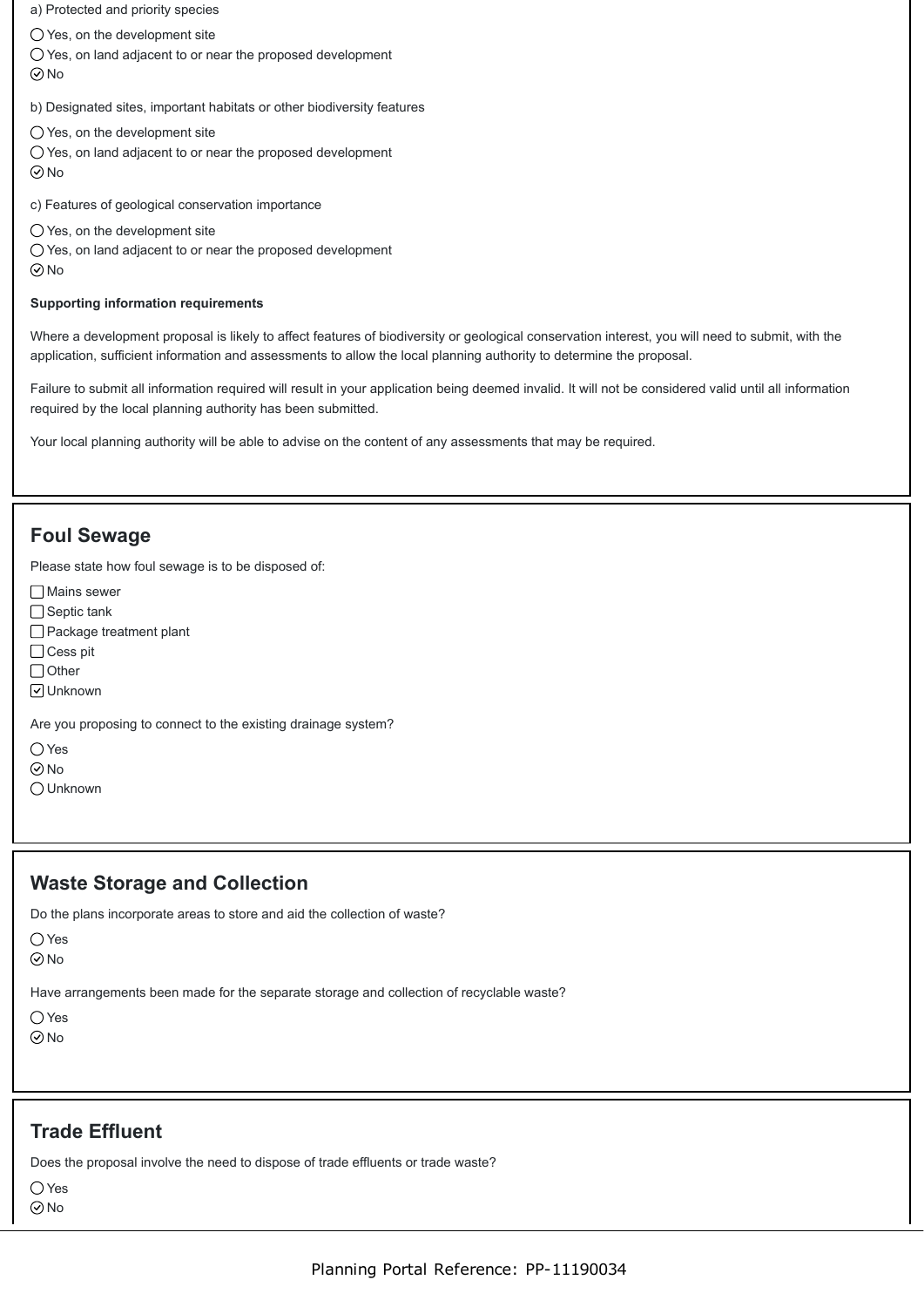# **Residential/Dwelling Units**

Does your proposal include the gain, loss or change of use of residential units?

 $\bigcap$  Yes  $\odot$ No

# **All Types of Development: Non-Residential Floorspace**

Does your proposal involve the loss, gain or change of use of non-residential floorspace? Note that 'non-residential' in this context covers all uses except Use Class C3 Dwellinghouses.

O Yes

⊙No

### **Employment**

Are there any existing employees on the site or will the proposed development increase or decrease the number of employees?

Yes ONo

Existing Employees

Please complete the following information regarding existing employees:

Full-time

10

#### Part-time

4

Total full-time equivalent

12.00

# Proposed Employees

If known, please complete the following information regarding proposed employees:

Full-time

10

Part-time

4

Total full-time equivalent

12.00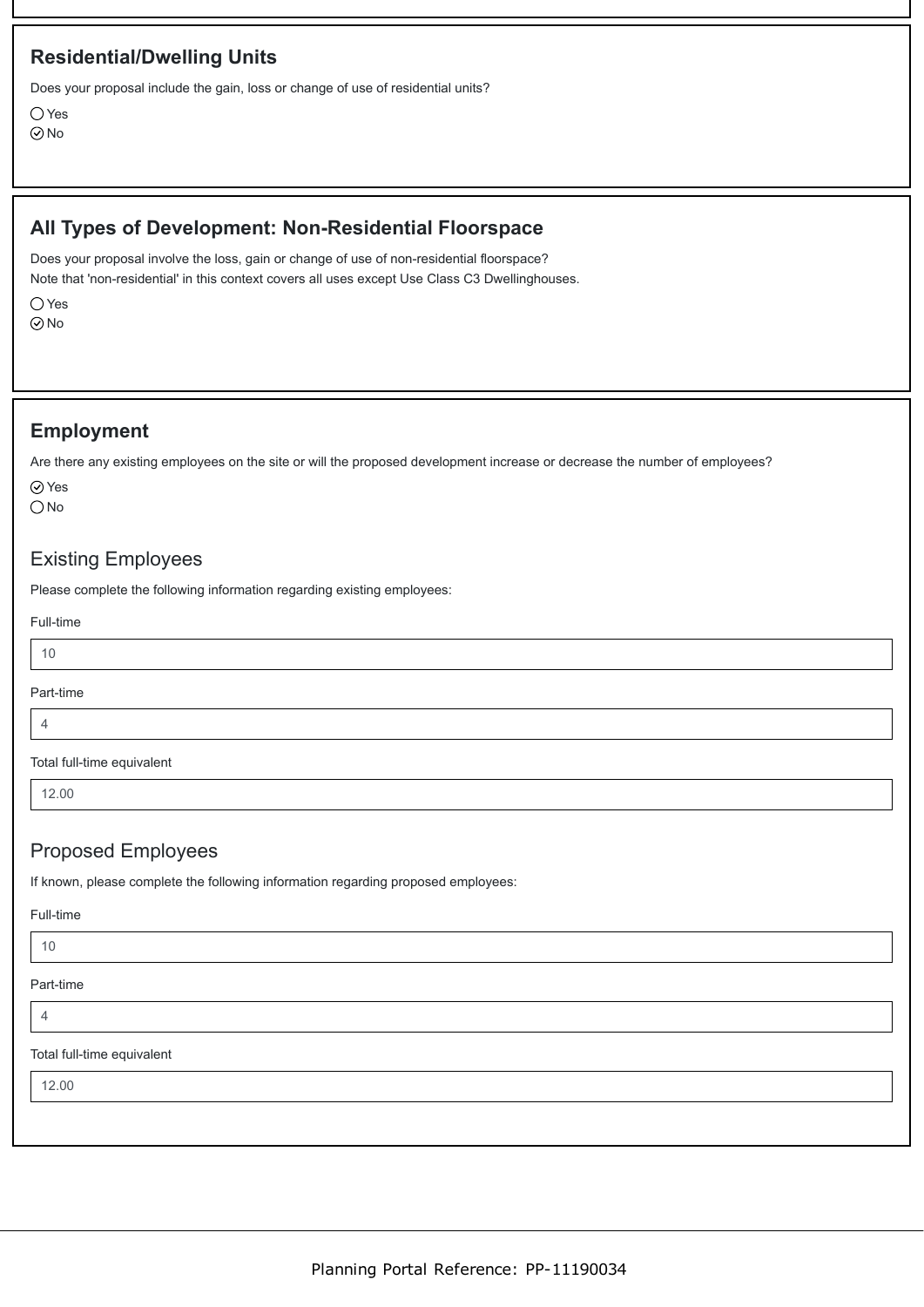# **Hours of Opening**

Are Hours of Opening relevant to this proposal?

○ Yes No

# **Industrial or Commercial Processes and Machinery**

Does this proposal involve the carrying out of industrial or commercial activities and processes?

 $\bigcirc$  Yes

 $\odot$ No

Is the proposal for a waste management development?

 $\bigcirc$  Yes No

#### **Hazardous Substances**

Does the proposal involve the use or storage of Hazardous Substances?

Yes  $\odot$ No

# **Site Visit**

Can the site be seen from a public road, public footpath, bridleway or other public land?

○Yes

No

If the planning authority needs to make an appointment to carry out a site visit, whom should they contact?

 $\bigcirc$  The agent

 $\bigcirc$  The applicant

 $\odot$  Other person

If Other has been selected, please provide contact details:

#### Title

\*\*\*\*\*\* REDACTED \*\*\*\*\*\*

#### First name

\*\*\*\*\*\* REDACTED \*\*\*\*\*\*

#### Surname

\*\*\*\*\*\* REDACTED \*\*\*\*\*\*

#### Phone Number

\*\*\*\*\* REDACTED \*\*\*\*\*\*

#### Email

\*\*\*\*\* REDACTED \*\*\*\*\*\*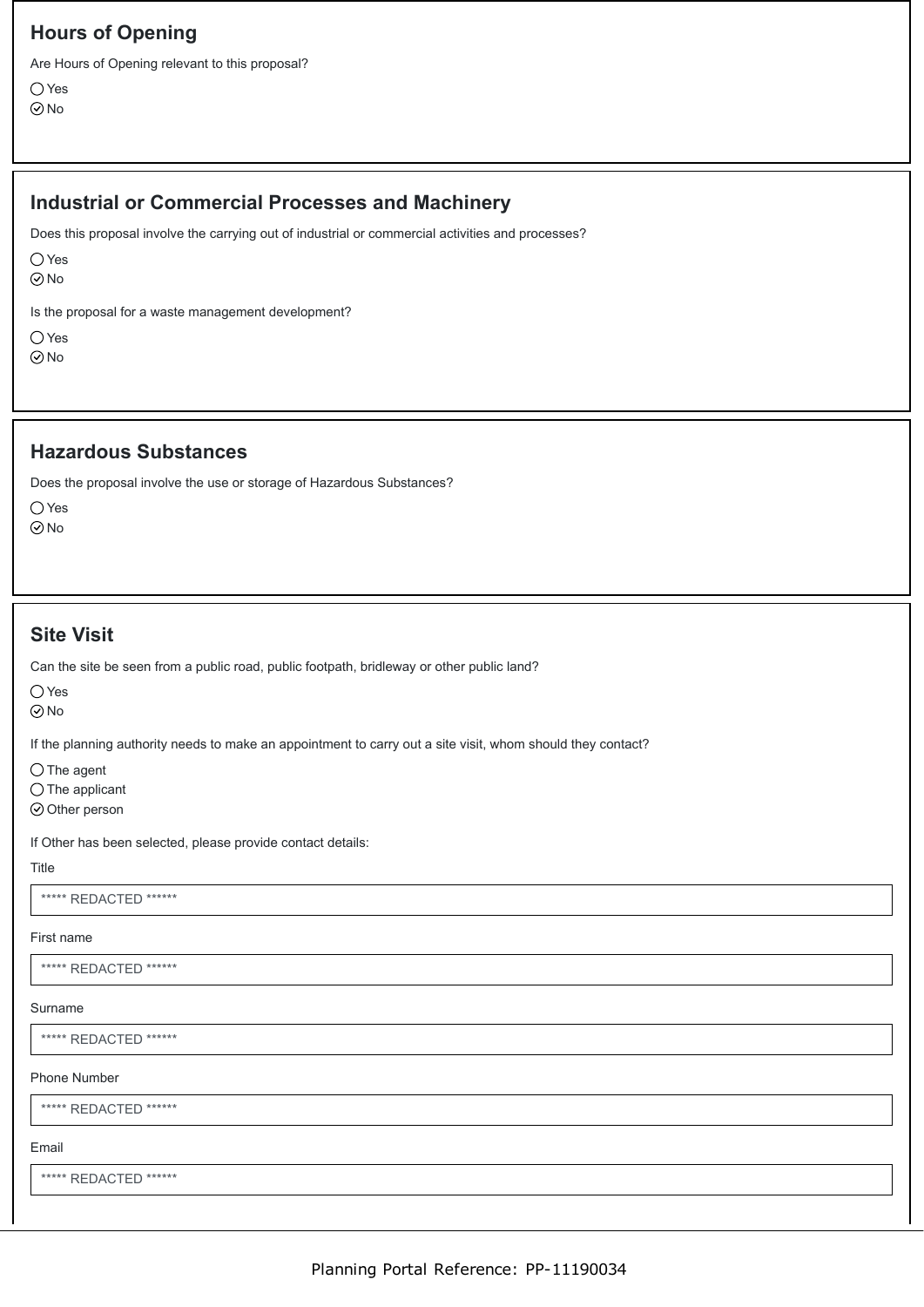# **Pre-application Advice**

Has assistance or prior advice been sought from the local authority about this application?

○Yes  $\odot$ No

# **Authority Employee/Member**

**With respect to the Authority, is the applicant and/or agent one of the following:**

- **(a) a member of staff**
- **(b) an elected member**
- **(c) related to a member of staff**
- **(d) related to an elected member**

It is an important principle of decision-making that the process is open and transparent.

For the purposes of this question, "related to" means related, by birth or otherwise, closely enough that a fair-minded and informed observer, having considered the facts, would conclude that there was bias on the part of the decision-maker in the Local Planning Authority.

Do any of the above statements apply?

○Yes

No

# **Ownership Certificates and Agricultural Land Declaration**

Certificates under Article 14 - Town and Country Planning (Development Management Procedure) (England) Order 2015 (as amended)

Please answer the following questions to determine which Certificate of Ownership you need to complete: A, B, C or D.

Is the applicant the sole owner of all the land to which this application relates; and has the applicant been the sole owner for more than 21 days?

**⊘**Yes

 $\bigcirc$  No

Is any of the land to which the application relates part of an Agricultural Holding?

 $\bigcap$  Yes

 $\odot$ No

# Certificate Of Ownership - Certificate A

**I certify/The applicant certifies that on the day 21 days before the date of this application nobody except myself/ the applicant was the owner\* of any part of the land or building to which the application relates, and that none of the land to which the application relates is, or is part of, an agricultural holding\*\***

**\* "owner" is a person with a freehold interest or leasehold interest with at least 7 years left to run.**

**\*\* "agricultural holding" has the meaning given by reference to the definition of "agricultural tenant" in section 65(8) of the Act.**

**NOTE: You should sign Certificate B, C or D, as appropriate, if you are the sole owner of the land or building to which the application relates but the land is, or is part of, an agricultural holding.**

Person Role

 $\bigcirc$  The Applicant

⊙ The Agent